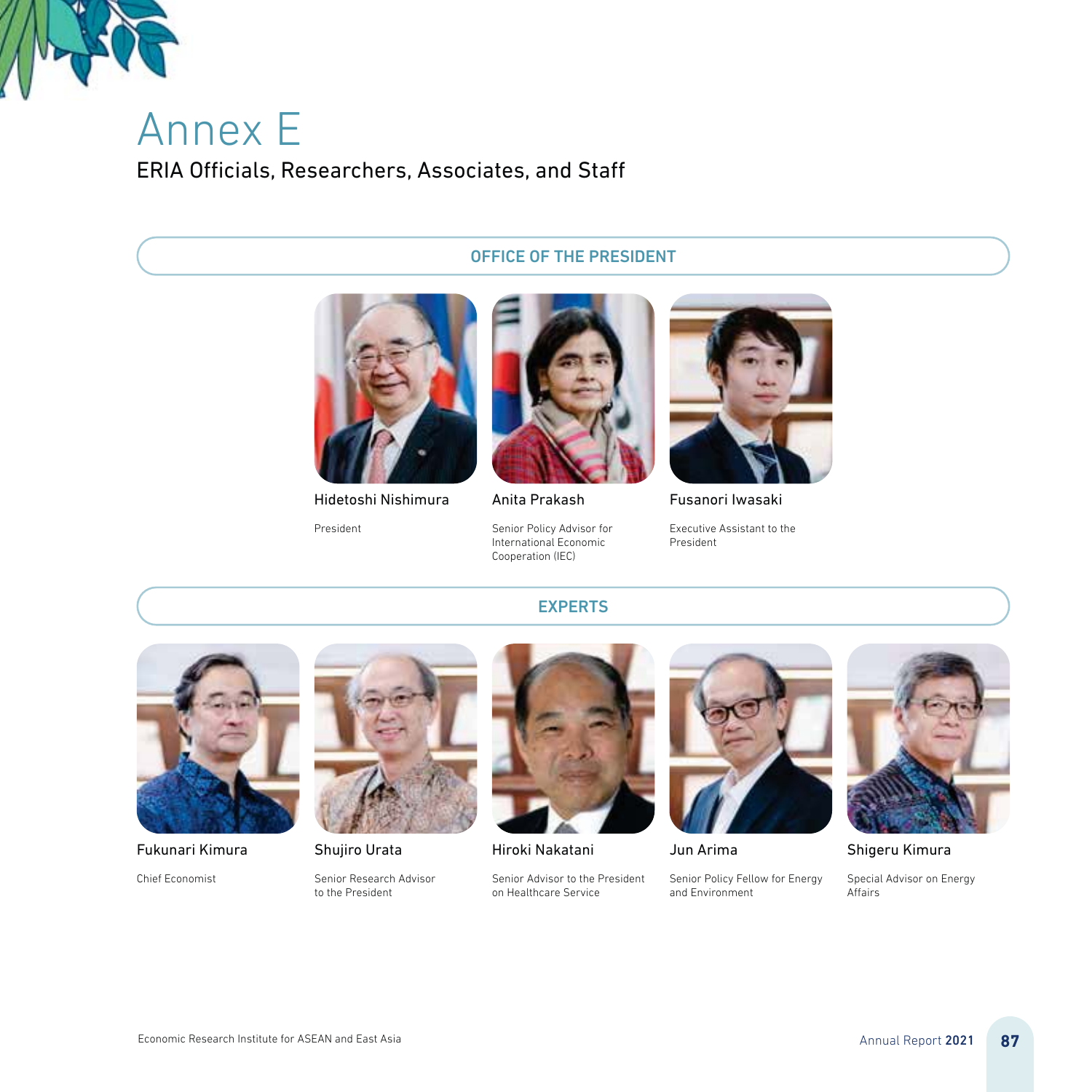### EXPERTS



Fumitaka Machida

Financial Expert and Senior Fellow of Healthcare Service



Takuma Kato

Director for Healthcare and Long-Term Care Policy



Yoshie Hirose

Director of Healthcare Services



Antonio Fredelindo<br>Dela Resma Villanueva

Senior Advisor on Healthcare Policy



Lili Yan Ing

Lead Advisor (Southeast Asia Region)



Dionisius A. Narjoko Senior Economist



Fauziah Zen

Senior Economist



Venkatachalam Anbumozhi

Director of Research Strategy and Innovation



Han Phoumin

Senior Energy Economist



Lurong Chen

Senior Economist



Ikumo Isono

Senior Economist



Doan Thi Thanh Ha Economist



Rashesh Shrestha

Economist



Keita Oikawa Economist



Alloysius Joko Purwanto Energy Economist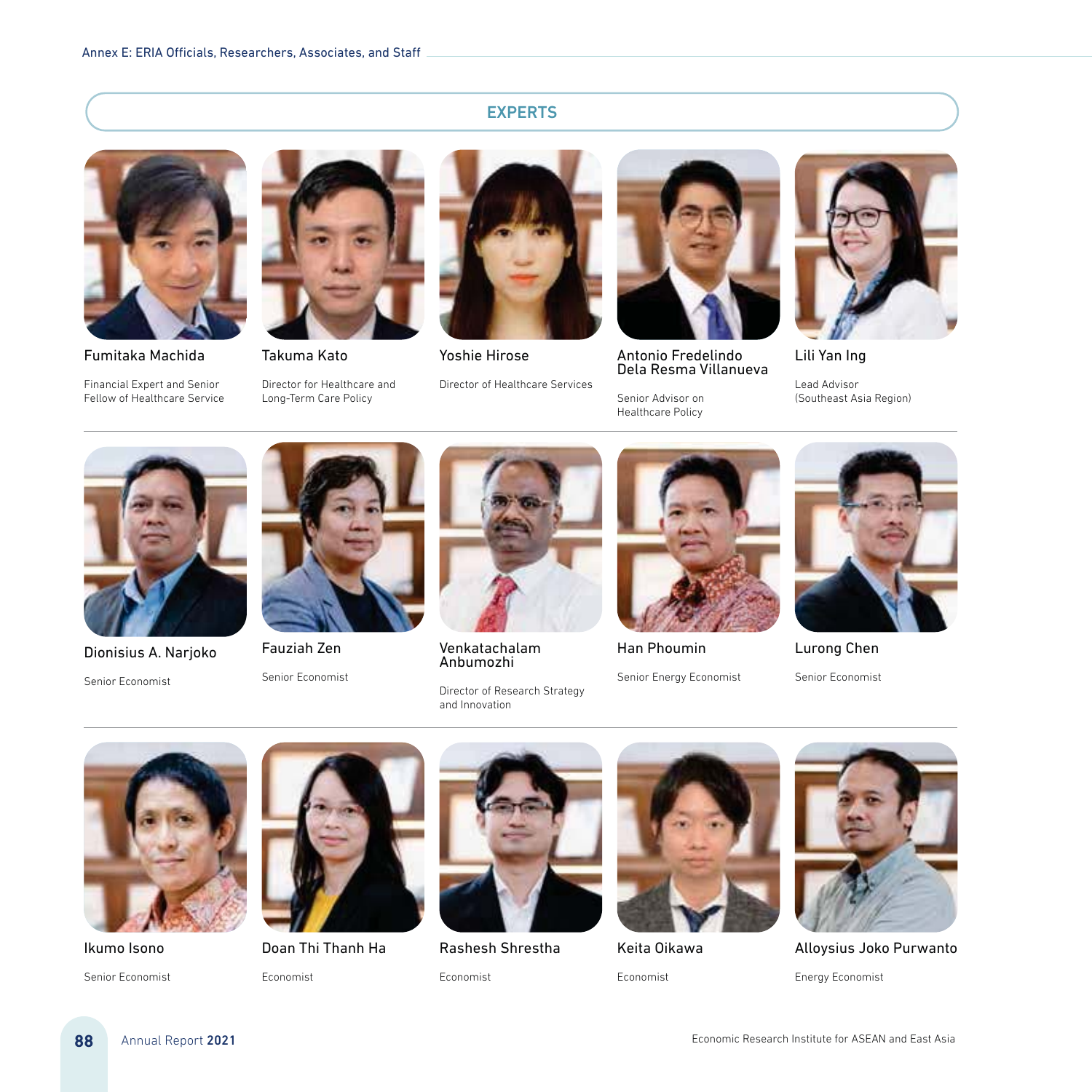# EXPERTS



Keisuke Ueda

Senior Policy Advisor, Energy



Michikazu Kojima

Senior Advisor to the President on Environmental Issues



Masahito Ambashi

Research Fellow



Yanfei Li Research Fellow



Yasushi Ueki Research Fellow



Takuya Fujita

Senior Policy Advisor, East Asia Industrial Corridor



Aladdin D. Rillo

Senior Economic Advisor



Masanori Kozono Policy Fellow, Agriculture



Salvador Buban

Policy Fellow



Intan Murnira Ramli

Policy Fellow



Tran Dong Phuong Senior Policy Advisor



Ayako Mizuno Programme Manager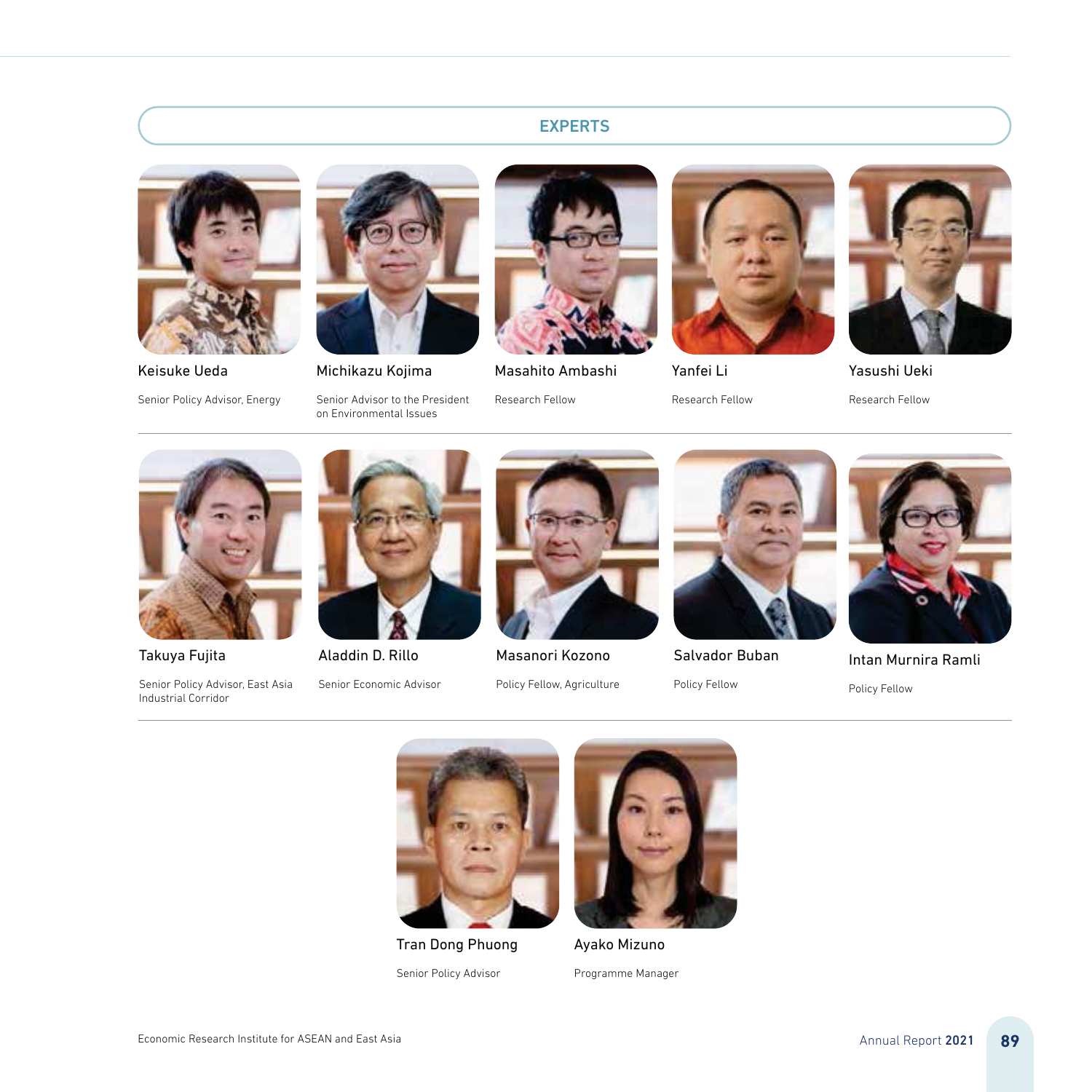# KEY STAFF



Koji Hachiyama

Chief Operating Officer, Director General of Administration, Personnel, & Outreach Depts.



Director General for Research and Policy Design Administration



Daisuke Tsukao

Deputy Director General for ASEAN and East Asian Affairs



Sumie Hoshide

Deputy Director General for Finance and Administration and Financial Director



Kavi Chongkittavorn

Senior Communication Advisor



Jeremy Gross

Director of Capacity Building



Giulia Ajmone Marsan

Strategy and Partnership **Director** 

Lydia Ruddy





Stefan Wesiak

Chief Editor and Publication Director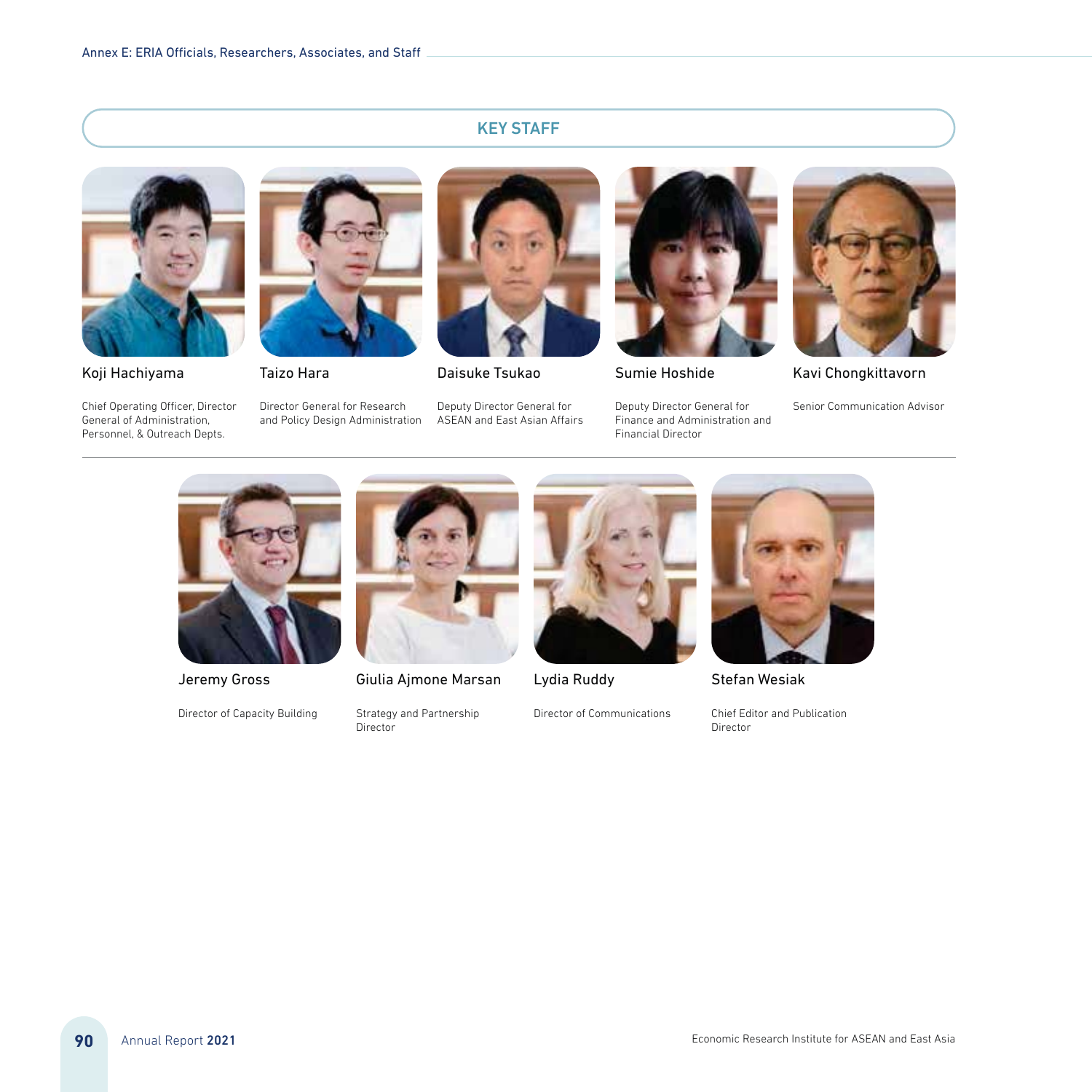# RESEARCH ASSOCIATES



David Christian Research Associate



Siti Mustaqimatud Diyanah

Research Associate



Ellen Putri Edita Research Associate



Hendro Putra Johannes Research Associate



Michelle Chandra Kasih

Research Associate

Dian Lutfiana

Research Associate



Ivana Markus

Research Associate



Pyan Amin Muchtar

Research Associate



Rudhian Chlissma Putra Research Associate



Muhammad Raihan Ramadhan

Research Associate



Militcyano Samuel Sapulette

Research Associate



Edo Setyadi Research Associate



Citra Endah Nur Setyawati

Research Associate



Yuanita Suhud Research Associate